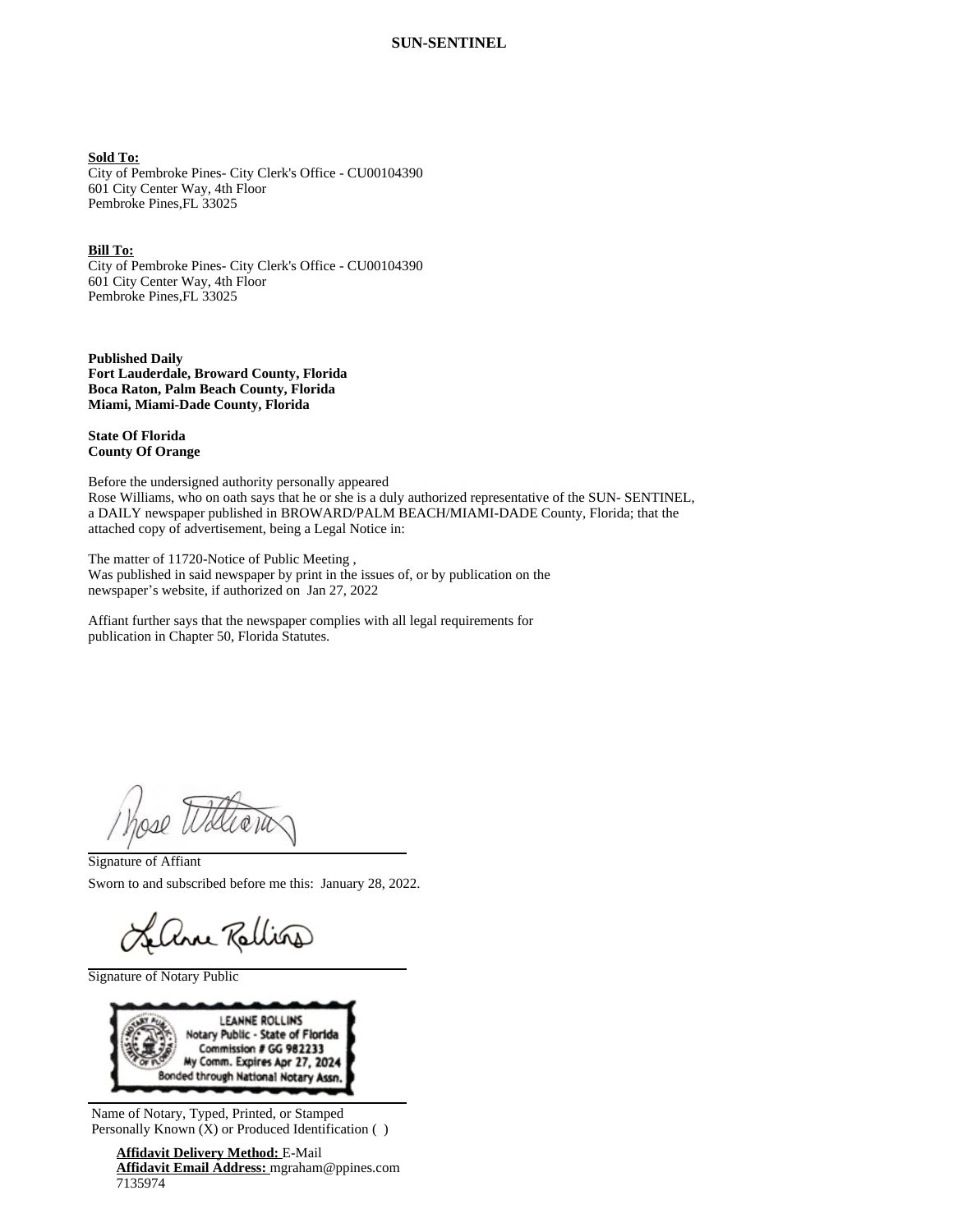## **CITY OF PEMBROKE PINES** NOTICE OF GENERAL ELECTION OFFICES TO BE FILLED **DISTRICT 1 AND DISTRICT 4 CLOSING DATE AND ABSENTEE APPLICATIONS**

The electors of the City of Pembroke Pines, Broward County, Florida, are hereby notified that between the hours of 7:00 o'clock am and 7:00 o'clock pm on Tuesday, March 8, 2022 there will be a General Election for the purpose of electing a District 1 Commissioner and a District 4 Commissioner, all to four year terms.

Candidates for the Office of Commissioner filed a written notice of candidacy which designated that the candidate is a qualified elector of the City and a resident within their designated election district for at least 180 days immediately and continuously prior to qualifying for office.

Candidates for City Commissioner District 1

Thomas "Tom" Good Vincent "Vinny" Parlatore

Candidates for City Commissioner District 4

Johan Alvarez Elizabeth "Liz" Burns Angelo Castillo

Any resident of the City of Pembroke Pines, Broward County, Florida, desiring to become a registered voter may do so by registering with the Broward County Supervisor of Elections. The books will be closed against further registration on Monday, February 7, 2022.

Vote-by-Mail ballots for the City of Pembroke Pines, Broward County, Florida, General Election may be obtained from the Broward County Supervisor of Elections Office, 115 S. Andrews Avenue, Room 102, Fort Lauderdale, Florida 33301, or via the website at www.browardsoe.org, or in writing via email at VBM@browardvotes.gov; via mail VBM<br>Request, PO Box 029001, Ft. Lauderdale, FL 33302-9001. All absentee ballots must be returned no later than 7:00 o'clock pm on Tuesday, March 8, 2022.

The aforesaid election, voter registration and absentee ballots shall be conducted and handled in accordance with the laws of the State of Florida.

CITY OF PEMBROKE PINES

Marlene D. Graham, CMC City Clerk 1/27/2022 7135974